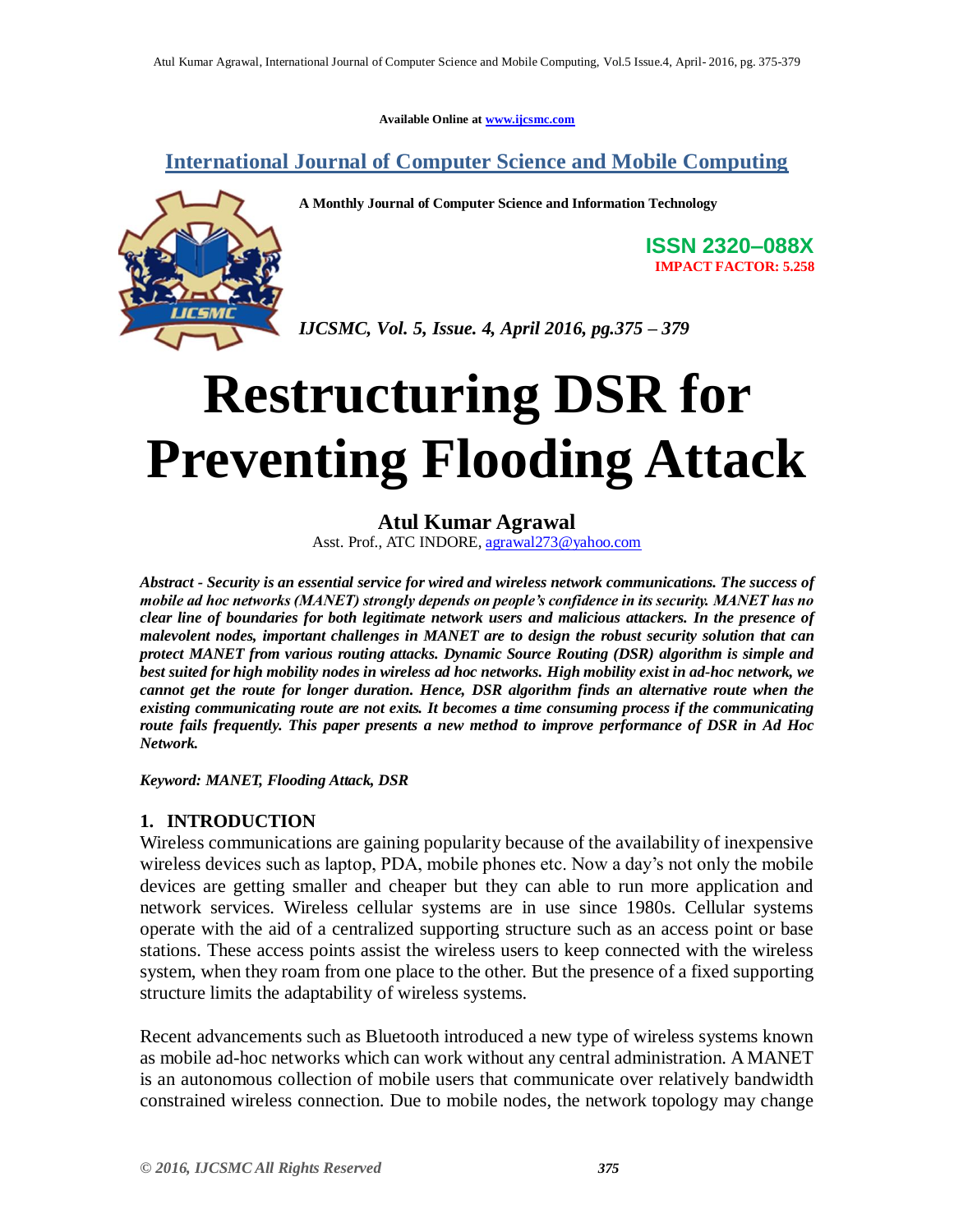rapidly and unpredictably over time. Nodes in mobile ad-hoc network are free to move and organize themselves in an arbitrary fashion. Each user is free to mobile about while communication with others. The path between each pair of the nodes may have multiple connections and the radio between them can be heterogeneous. This allows an association of various links to be a part of the same network. Generally there are two distinct approaches of wireless networks

#### **INFRASTRUCTURE BASED NETWORK**

In this type of network the mobile node can able communicate with each other with the help of access point or some central base station which provide the radio coverage for communication. The access point does not only control the medium access, but also act as a bridge to other wireless or wired network. Several nodes, called stations are connected to access points. The station and the access point which are within the same radio coverage form a Basic Service Set (BSS) and different BSS are connected to each other via a distribution system (DS). A distribution system connected to various BSS via access point forms a Extended service Set (ESS).

#### **AD HOC NETWORK**

Ad hoc network is collection of wireless node which does not requires any infrastructure to work. Node can able communicate with each other if they are in the coverage range of each other. In ad hoc network, the complexity of each node is higher because every node has to implement medium access mechanism.

### **2. FLOODINGATTACKS**

In the flooding attack the malicious or selfish node broadcast the excessive false packet in the network to consume the available resources so that valid or legitimated user can not able to use the network resources for valid communication. Because of limited resource constraints in the mobile ad hoc networks resource consumption due to flooding attack reduces the throughput of the network The flooding attack is possible in all most all the on demand routing, even in the secure on demand routing ARAN, SRP ,Ariadne , SAODV etc. On demand routing protocols uses the route discovery process to obtain the route between the two nodes. In the route discovery the source node flood the network by sending the RREQ packets .Because the priority of the RREQ control packet is higher then data packet then at the high load also RREQ packet are transmitted. A malicious node exploits this feature of on demand routing to launch the attack. Flooding attack is hard to detect because it seems as a normal node with frequent broken routes due to high mobility. The MANET has some salient characteristics like continuous changing topology, limited battery, limited bandwidth etc. So intruders try to exploit properties of the network to launch this attack. Some RFCs of routing algorithm specifies the maximum number of RREQ packets that can be originated by any node per second. But the malicious node can able to change this rate limit.

Flooding attack can be classified in two categories based upon the type of packet used

# **1. RREQ flooding**

# **2. DATA flooding**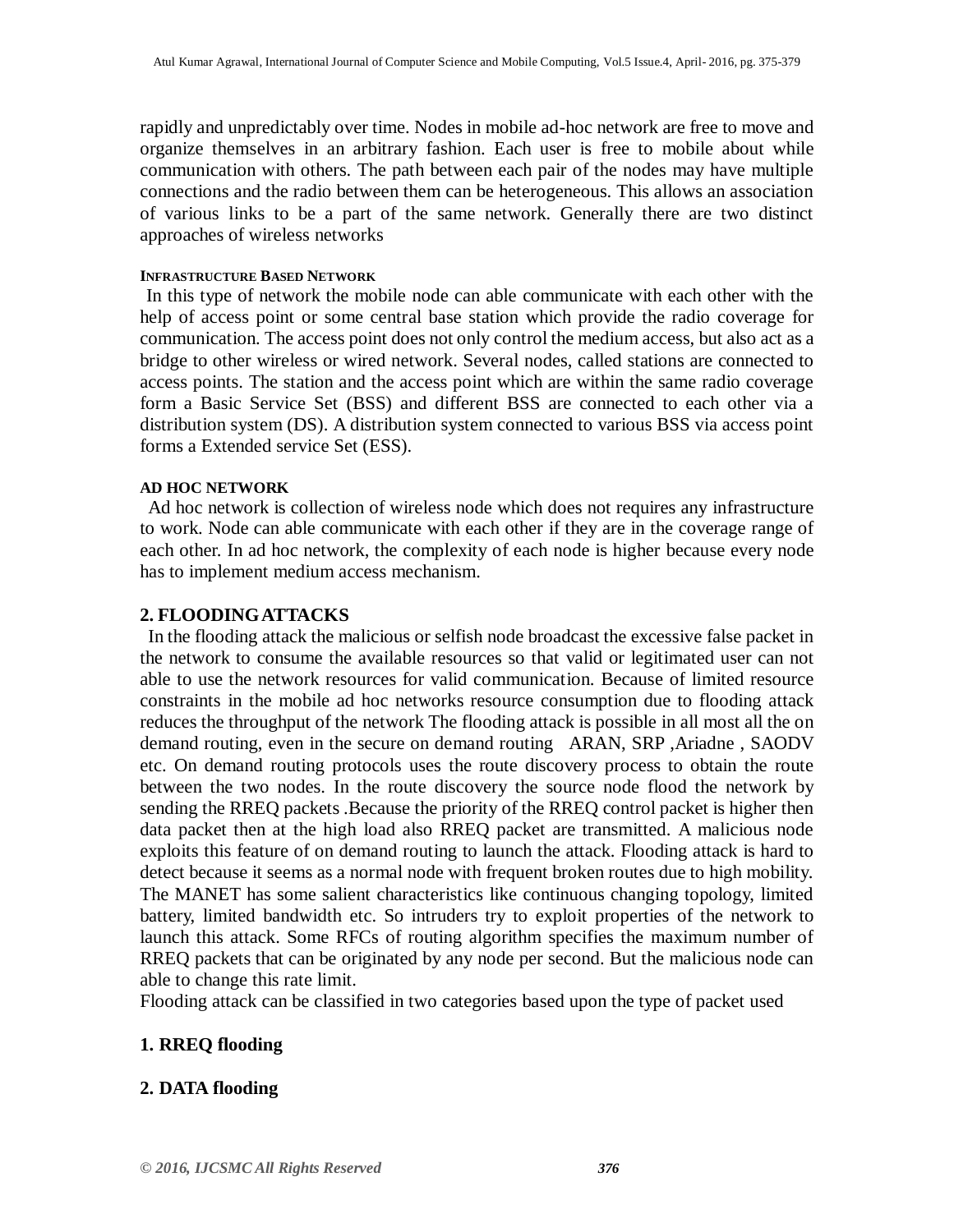#### **RREQ FLOODING**

In the RREQ flooding attack, the attacker broadcast the many RREQ packets per time interval. In this, the intruder or the malicious node generate many route request packet (RREQ) and disable the limited flooding feature. It seems like a normal node with frequent broken links due to high mobility.

#### **DATA FLOODING**

In the data flooding the malicious node generates many data packets and send it to the IP which does not exists in the network.

# **3. DSR**

DSR is a reactive routing protocol which is able to manage a MANET without using periodic table-update messages like table-driven routing protocols do. DSR was exclusively designed for use in multi-hop wireless ad hoc networks. Ad-hoc protocol allows the network topology to be completely self-organizing and self-configuring which means that there is no need for an existing network infrastructure or administration. Dynamic source routing (DSR) protocol is an on-demand routing protocol that is based on the concept of source routing [3]. Mobile nodes are required to maintain route caches that contain the source routes of which the mobile is aware. Entries in the route table are frequently updated as new routes are learned. The protocol consists of two major parts: route discovery and route maintenance. The function of DSR routing protocol is in this way: When two nodes which are want to communicated with each other, not in wireless range , if the source node has the related route to destination in its cache table, it will enters the route in data packet headers and the packets will be sent from that specified route, and if it does have the related route to destination, it should start the route discovery process. In route discovery process, route request packet (RREQ) is distributed in network until these packets reach the destination from one route. In this manner, as soon as receiving the first route request packet, destination sends the route reply packet (RREP) to the originator of RREQ. if a link is down because of the movement of middle nodes, a route error packet is sent to the destination and destination tests another route, this task is repeated until the reply reaches the goal. Therefore, destination seeks another route when current route is down. This mechanism causes delay in packet delivery.

# **4. PROPOSED APPROACH**

#### **Algorithm for prevention of the RREQ flooding attack**

Algorithm RREQ flooding prevention: Begin: **if** any node j receives RREQ packet from any node "i" **then if** node 'i' is a friend to j and  $Z[i]=0$  **then** increment X[i]  $X[i]=X[i]+1$  $\mathbf{i} \mathbf{f} \mathbf{X}[\mathbf{i}] > \mathbf{X} \mathbf{t}$ discard the RREQ packet  $Z[i]=1$  //blacklist the node i **else** forward the RREQ packet to the next node endif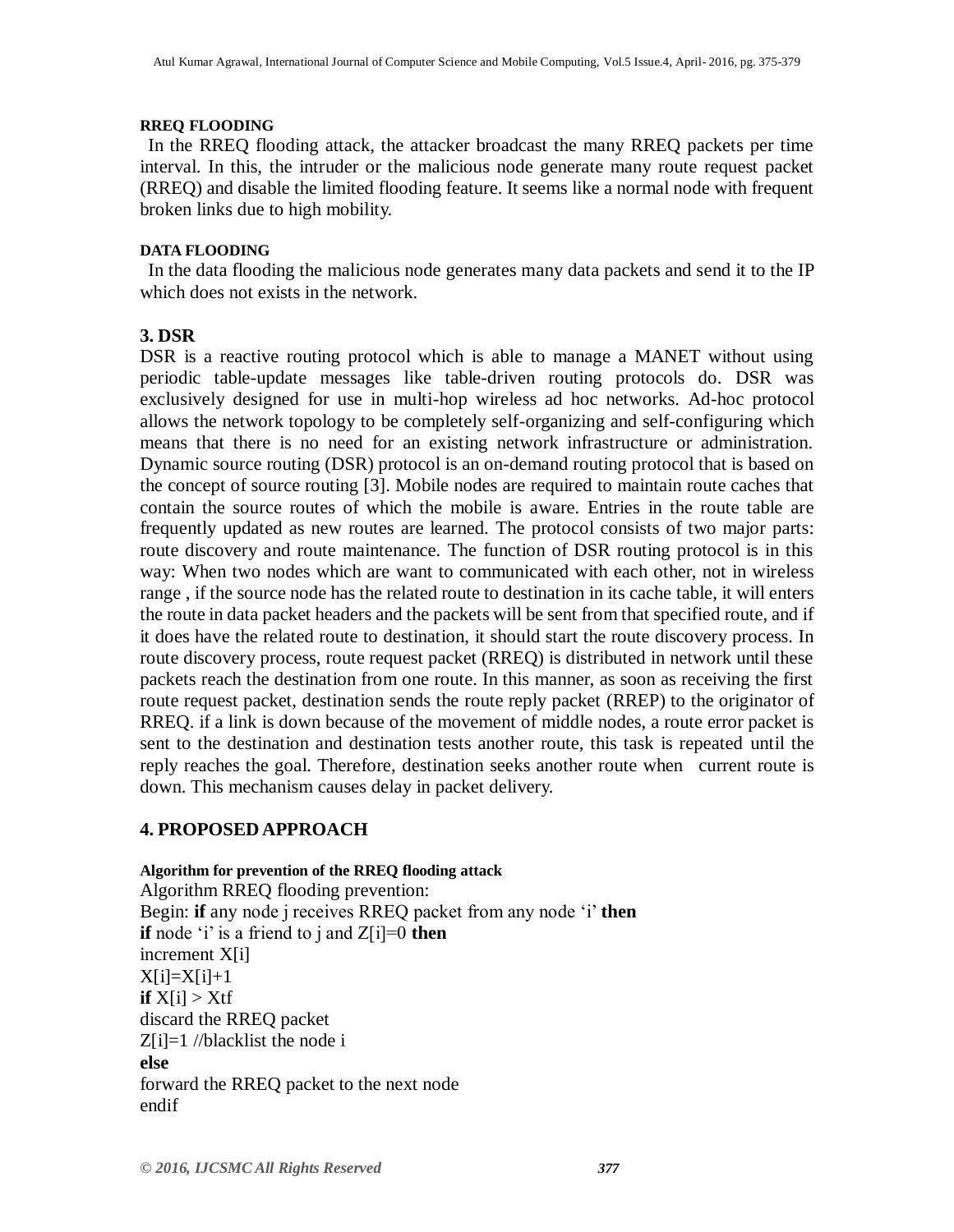end if **if** node  $i'$  is an acquaintance to node j and  $Z[i]=0$  **then** increment X[i]  $X[i]=X[i]+1$ **if**  $X[i] > Xta$ forward the RREQ packet //Put the RREQ in delay queue and analyze the behavior .If still continue to broadcast RREQ packets then declare as a Malicious node  $Z[i]=1$ **else** forward the RREQ packet endif endif **if** node 'i' is an stranger to node j **then** increment X[i]  $X[i]=X[i]+1$ **if**  $X[i] > Xts$ discard the RREQ packet **else** forward the RREQ packet endif endif endif **End**

#### **5. SIMULATION RESULTS**

In our work we used DSR as a routing protocol. In our simulation we work on 50 nodes to form an ad hoc node and used the random waypoint mobility model for them. All the 50 nodes move in the 1500 x 300 region. The same network model is used to estimate the effect of flooding attack and then our prevention algorithm. We had work on many scenarios to analyze the results so that we can better understand the behavior in presence of malicious node. We assume that each node independently move within the network area and the simulation run for 300 seconds.

| Loss (DSRA-Old) | Loss (DSRAP1-New) |
|-----------------|-------------------|
| 78.03497831     | 46.05083826       |
| 76.69457944     | 40.10678084       |
| 73.75915822     | 44.68385201       |
| 84.16769737     | 44.72543257       |
| 79.20605909     | 53.12343504       |
| 88.54088804     | 58.55779939       |

Table 1 Loss Comparison